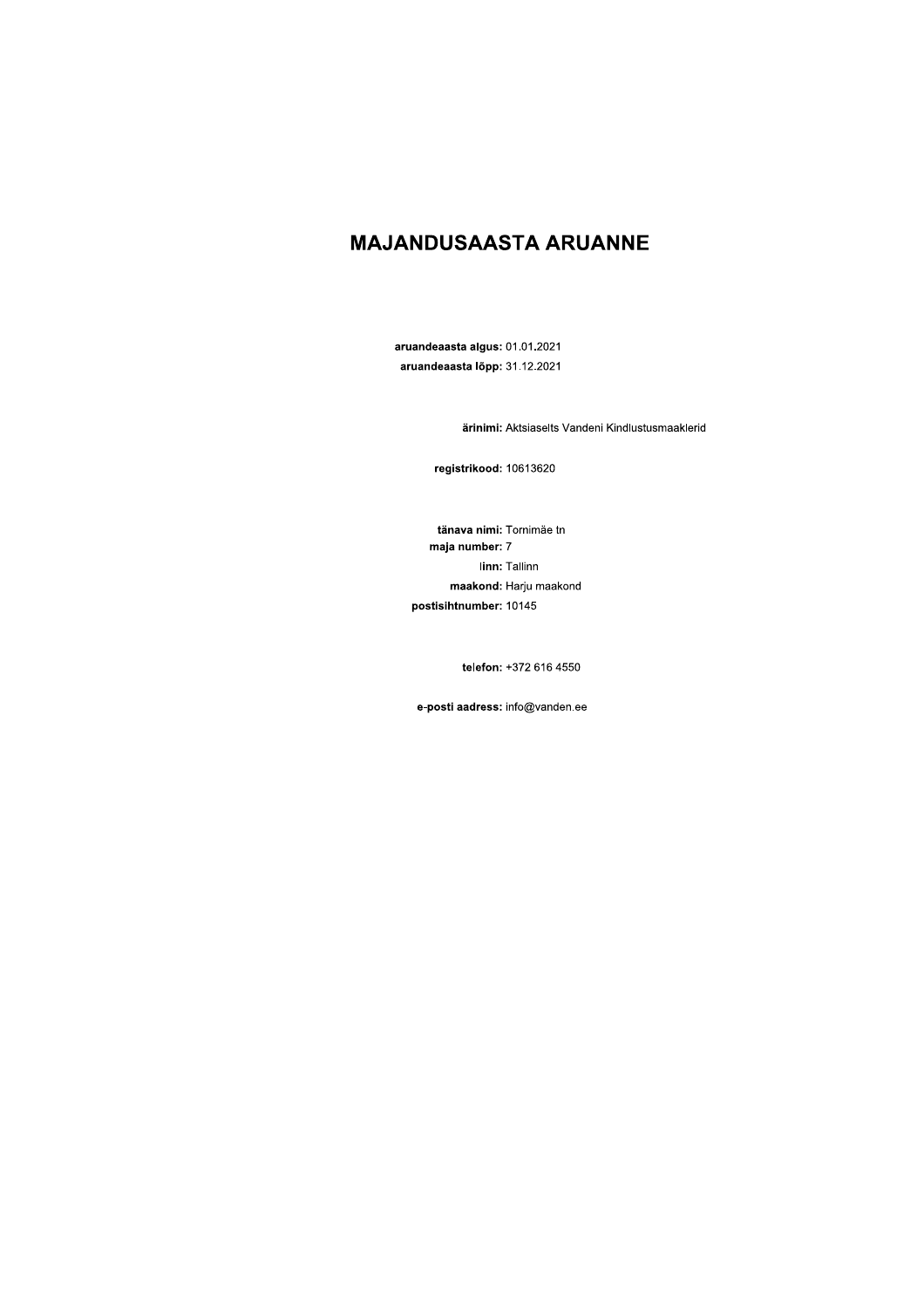# **Sisukord**

| Tegevusaruanne                            | 3  |
|-------------------------------------------|----|
| Raamatupidamise aastaaruanne              | 5  |
| <b>Bilanss</b>                            | 5  |
| Kasumiaruanne                             | 6  |
| Raamatupidamise aastaaruande lisad        | 7  |
| Lisa 1 Arvestuspõhimõtted                 | 7  |
| Lisa 2 Raha                               | 8  |
| Lisa 3 Lühiajalised finantsinvesteeringud | 9  |
| Lisa 4 Maksude ettemaksed ja maksuvõlad   | 9  |
| Lisa 5 Laenunõuded                        | 10 |
| Lisa 6 Muud nõuded                        | 10 |
| Lisa 7 Pikaajalised finantsinvesteeringud | 11 |
| Lisa 8 Müügitulu                          | 11 |
| Lisa 9 Tööjõukulud                        | 12 |
| Lisa 10 Seotud osapooled                  | 12 |
| Aruande allkirjad                         | 14 |
| Vandeaudiitori aruanne                    | 15 |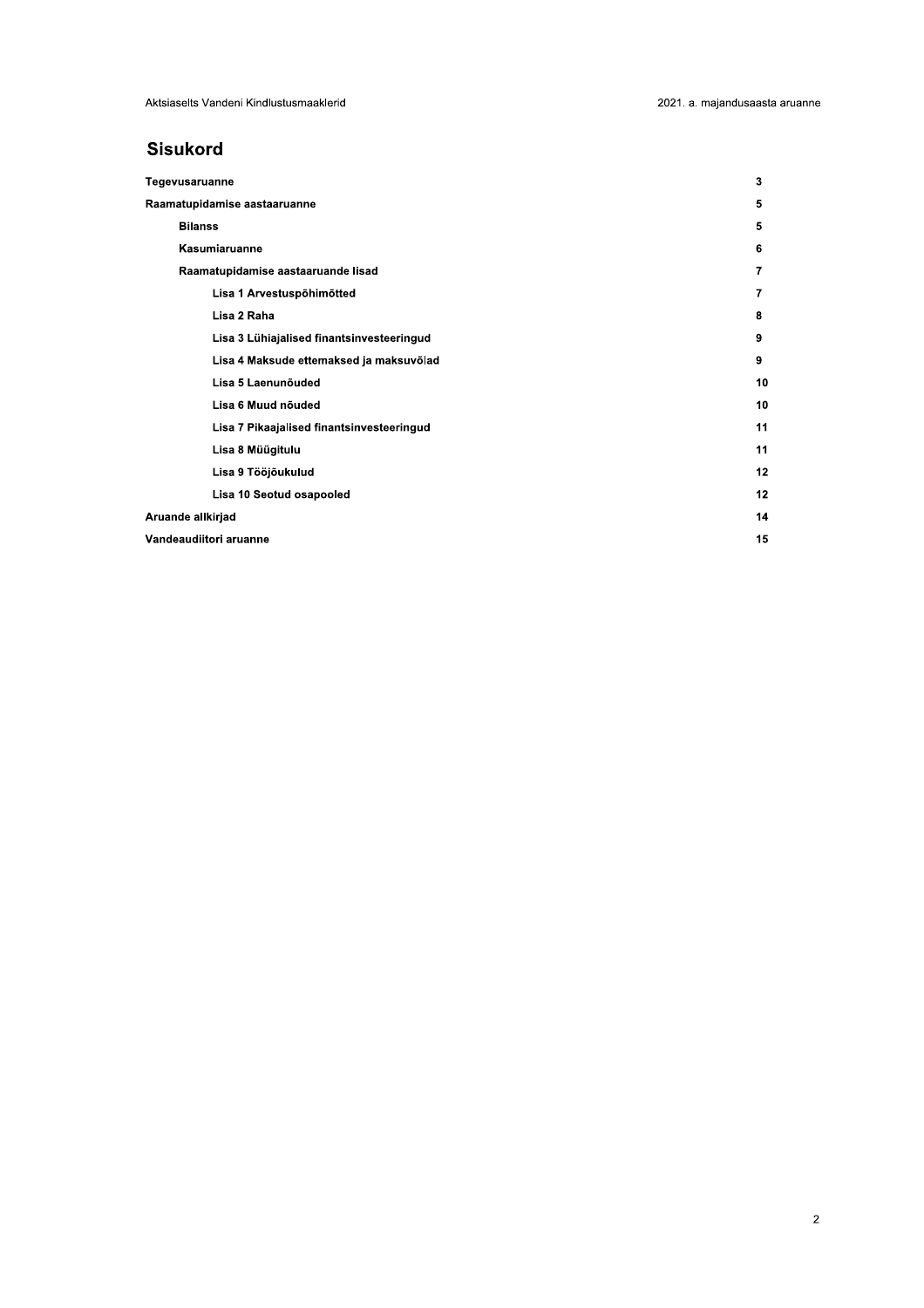# **Tegevusaruanne**

AS Vandeni Kindlustusmaaklerid on 1999. aastal asutatud sõltumatu ja rahvusvaheliselt tegutsev spetsialistist kindlustusmaakler ning on praeguseks kasvanud üheks innovatiivsemaks kindlustuse ja edasikindlustuse maakleriks Eestis. Alates 2009. aasta juunist on aktsiaseltsil piiriüleste teenuste osutamise õigus. Rahvusvahelise kindlustusmaaklerina oleme osa oma kliendi huvidele kohaldatud lepinguid paigutanud välismaale. Meil on korporatiivkliente erinevates riikides.

tegevusvaldkondadesse kuuluvad kindlustamine, edasikindlustamine ja spetsiaalprogrammid ning korporatiivklientidele Meie komplekslahenduste väljatöötamine. Spetsialiseerume mitmele kindlustusalale, kus meie professionaalid oma teadmiste ja kogemustega pakuvad silmapaistvaid kindlustuse ja riskijuhtimise lahendusi. Oma tegevuses pühendume parima teenuse pakkumisele alates nõustamisest ja riskide paigutamisest kuni tehnilise sõnastuse ja kahjudega tegelemiseni.

Klient võib olla kindel, et tegutseme vaid tema huvidest lähtuvalt - meil ei ole väliseid aktsionäre ning me tähtsustame oma töös läbipaistvust. Ettevõte kuulub 100% Eesti kapitalile ja omanikud on ettevõtte tegevusega otseselt seotud.

AS Vandeni Kindlustusmaaklerid on sõltumatu, partnerpõhine, Eesti kindlustus- ja riskihaldusteenuseid vahendav ettevõte, mis tegutseb rahvusvaheliselt.

#### Majanduskeskkond ja selle mõjutused

## **Úldine**

Eesti Panga andmetel kasvas Eesti majandus 2021. aasta kokkuvõttes 8,3%, kuid prognoositakse, et 2022. aasta majanduskasv aeglustub. Kasvu takistavad üleilmsed tarneprobleemid, kuid enamikus tegevusvaldkondades pärsib edasist arenemist üha enam ka vaba tööjõu puudus. Samuti on olemasolevad tootmisressursid juba rakendatud kõigi aegade kõrgeimal tasemel ja Venemaa sõda Ukraina vastu takistab samuti kasvu. Täiendavat ebakindlust lisab kiire energiahindade kasv. Hinnatõus Eestis aeglustub prognoosi järgi 2023.-2024. aastal.

#### Kindlustustegevus

Eesti finants- ja kindlustustegevuse sektor on rahvusvahelises võrdluses suhteliselt väike. Sektori ettevõtete osatähtsus Eesti ettevõtete koguarvus on alla 10%. Sektor jaguneb kolmeks:

- 1) finantsteenuste osutamine, v.a kindlustus ja pensionifondid:
- 2) kindlustus, edasikindlustus ja pensionifondid, va kohustuslik sotsiaalkindlustus;
- 3) finantsteenuste ja kindlustustegevuse abitegevusalad.

Finantsinspektsiooni andmetel laekus 2021. aasta esimesel poolaastal sõlmitud lepingutest 31% kindlustusmaaklerite kaudu, kindlustuslepinguid vahendasid 39 kindlustusmaaklerit. Samas 78% kindlsustumaksetest vahendasid 9 maaklerit, nende hulgas AS Vandeni Kindlsustusmaaklerid.

#### Valuutakursside ja intressimäärade muutumisega seonduvad riskid

2021. aastal toimusid arveldused klientide ja tarnijatega eurodes, Suurbritannia naelsterlingites, USA dollarites ja vähesel määral muudes valuutades. Ettevõtte valuutariske on tõstnud USA dollar.

#### Aktsiaseltsi majandustegevusest 2021. aastal

Finantsinpsektsiooni andmetel vahendas AS Vandeni Kindlustusmaaklerid kindlustusmaaklerite kahjukindlustusmaksetest aruandeaasta esimese poolaasta seisuga 5%, eelmisel aastal oli turuosa 8%. Varakindlustuses oli aruandeaasta poolaasta turuosa suurus 4%, eelmisel aastal 5%

Kuigi Statistikaandmete andmetel kasvas kahjukindlustusturul kogutud kindlustusmaksete kogumaht võrreldes eelmise aastaga 4% vähenesid aktsiaseltsil nii aruandeaastal vahendatud kindlustuspreemiate maht kui maakleritasud. Teenuste kogumaht oli aruandeaastal 0,7 miljonit eurot, 2020. aastal üks miljon eurot. Müügitulu kujunes maakleriteenusest erinevates kindlustusvaldkondades sh mere-, vastutus-, vara-, elu-, õnnetusjuhtumi- ja tervisekindlustusest.

Majandusaasta lõpetati kasumiga.

Vastavalt Kindlustustegevuse seadusele omab AS Vandeni Kindlustusmaaklerid kehtivat kindlustusmaakleri kutsetegevuse vastutuskindlustuse poliisi. AS Vandeni Kindlustusmaaklerid vastutuskindlustuse kindlustusandjaks on ERGO Insurance SE.

Ettevõtte juhtkonnas muudatusi ei toimunud.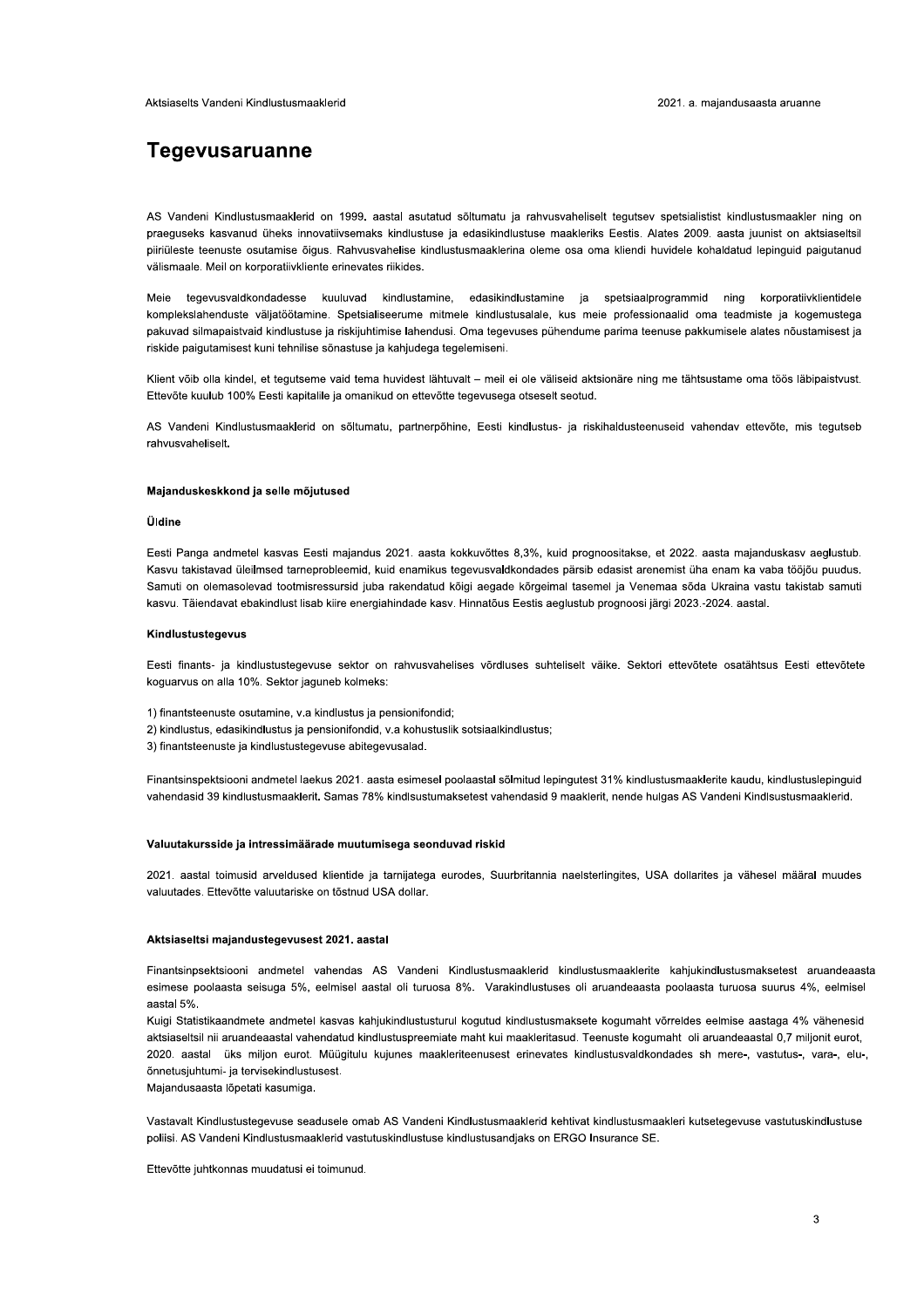# Aktsiaselts Vandeni Kindlustusmaaklerid

# Peamised finantssuhtarvud:

| <b>Nimetus</b>                          | 2021 | 2020 |
|-----------------------------------------|------|------|
| Lühiajaliste kohustuste<br>kattekordaja | 1,9  | 1,4  |
| Üldine võlasuhe                         | 21   | 35   |
| Kogu vara tootlus (ROA)                 | 12   | 18   |
| Omakapitali tootlus (ROE)               | 15   | 28   |

Suhtarvude arvutamisel kasutatud valemid:

- Lühiajaliste kohustuste kattekordaja (kordades) = käibevara/ lühiajalised kohustused

- Üldine võlasuhe = kohustused / varad kokku\*100

- ROA (%) = puhaskasum / varad kokku\*100

- ROE (%) = puhaskasum / omakapital kokku\*100

# Eesmärgid ja hinnangud

AS Vandeni Kindlustusmaaklerid jätkab järgmisel majandusaastal tegutsemist samas ärisegmendis ning loodab kindlustusmaaklerturu mõõdukat tõusu, et säilitada ettevõtte turupositsioon.

Ettevõtte juhtkond on teadlik sõjast Ukrainas ja on analüüsinud sellest tulenevat mõju ettevõtte majandustegevusele ning leidnud, et vaatamata ebakindluse tekitamisele ei avalda sõda olulist mõju ettevõtte tegevusvalkonnale ja olenemata keerulisele olukorrale majanduses on juhtkonna hinnangul ettevõtte tegevuse jätkuvus kindel.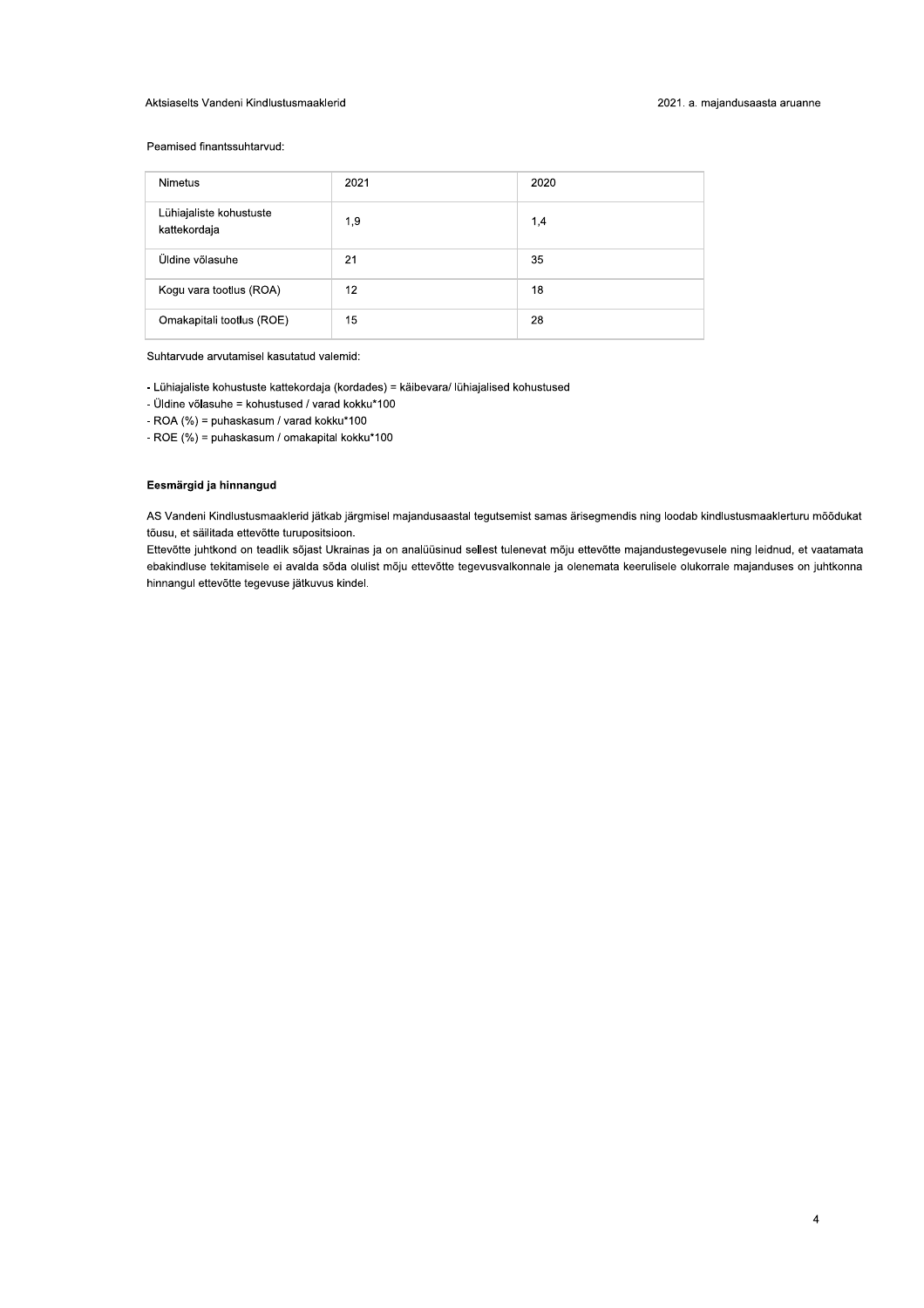# Raamatupidamise aastaaruanne

| Raamatupidamise aastaaruanne                 |            |            |
|----------------------------------------------|------------|------------|
| <b>Bilanss</b>                               |            |            |
| (eurodes)                                    |            |            |
|                                              |            |            |
|                                              | 31.12.2021 | 31.12.2020 |
| Varad                                        |            |            |
| Käibevarad                                   |            |            |
| Raha                                         | 468 069    | 518 238    |
| Finantsinvesteeringud                        | 53 998     | 69749      |
| Nõuded ja ettemaksed                         | 415 362    | 880 312    |
| Nõuded ostjate vastu                         | 185 376    | 669 735    |
| Maksude ettemaksed ja tagasinõuded           | 929        | 1 1 3 0    |
| Laenunõuded                                  | 110 000    | 110 000    |
| Muud nõuded                                  | 77 933     | 53 839     |
| Ettemaksed                                   | 41 124     | 45 608     |
| Kokku käibevarad                             | 937 429    | 1468299    |
| Põhivarad                                    |            |            |
| Finantsinvesteeringud                        | 100        | 100        |
| Nõuded ja ettemaksed                         | 1 469 702  | 1 494 202  |
| Laenunõuded                                  | 1469702    | 1494 202   |
| Materiaalsed põhivarad                       | 6000       |            |
| Kokku põhivarad                              | 1475802    | 1 494 302  |
| Kokku varad                                  | 2 413 231  | 2962601    |
| Kohustised ja omakapital                     |            |            |
| Kohustised                                   |            |            |
| Lühiajalised kohustised                      |            |            |
| Võlad ja ettemaksed                          | 499 857    | 1 050 033  |
| Võlad tarnijatele                            | 156 157    | 229 718    |
| Võlad töövõtjatele                           | 24 647     | 27 211     |
| Maksuvõlad                                   | 14 540     | 18 077     |
| Muud võlad                                   | 67 761     | 8 0 6 5    |
| Tulevaste perioodide tulud                   | 26 558     |            |
| Muud saadud ettemaksed                       | 210 194    | 766 962    |
| Kokku lühiajalised kohustised                | 499 857    | 1 050 033  |
| Kokku kohustised                             | 499 857    | 1 050 033  |
| Omakapital                                   |            |            |
| Aktsiakapital nimiväärtuses                  | 63 900     | 63 900     |
| Kohustuslik reservkapital                    | 6 3 9 1    | 6 3 9 1    |
| Eelmiste perioodide jaotamata kasum (kahjum) | 1 552 492  | 1 312 062  |
| Aruandeaasta kasum (kahjum)                  | 290 591    | 530 215    |
| Kokku omakapital                             | 1913374    | 1912 568   |
| Kokku kohustised ja omakapital               | 2 413 231  | 2962601    |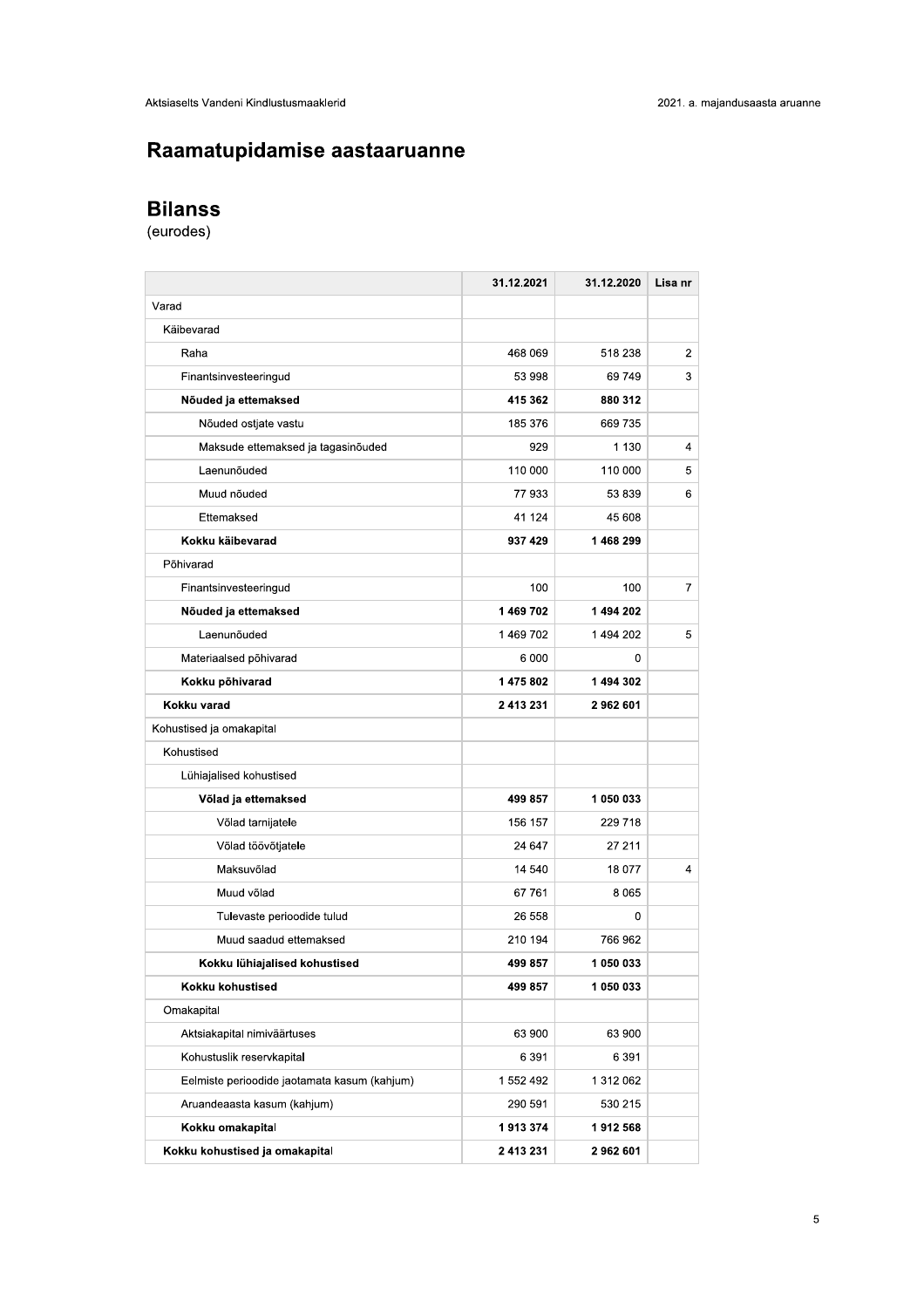# Kasumiaruanne

(eurodes)

|                                         | 2021      | 2020      | Lisa nr        |
|-----------------------------------------|-----------|-----------|----------------|
| Müügitulu                               | 718 655   | 1 001 666 | 8              |
| Muud äritulud                           | 6474      | 9 1 7 1   |                |
| Kaubad, toore, materjal ja teenused     | $-29753$  | $-23.357$ |                |
| Mitmesugused tegevuskulud               | $-14553$  | $-145253$ |                |
| Tööjõukulud                             | $-220726$ | $-226889$ | 9              |
| Olulised käibevara allahindlused        | $-441$    | $-3351$   |                |
| Muud ärikulud                           | $-2135$   | $-9054$   |                |
| Ärikasum (kahjum)                       | 326 491   | 602933    |                |
| Kasum (kahjum) finantsinvesteeringutelt | $-15751$  | $-22857$  | $\overline{2}$ |
| Intressitulud                           | 27 687    | 15 168    |                |
| Intressikulud                           | $\Omega$  | $-191$    |                |
| Muud finantstulud ja -kulud             | $-662$    | $-1142$   |                |
| Kasum (kahjum) enne tulumaksustamist    | 337 765   | 593 911   |                |
| Tulumaks                                | $-47$ 174 | $-63696$  |                |
| Aruandeaasta kasum (kahjum)             | 290 591   | 530 215   |                |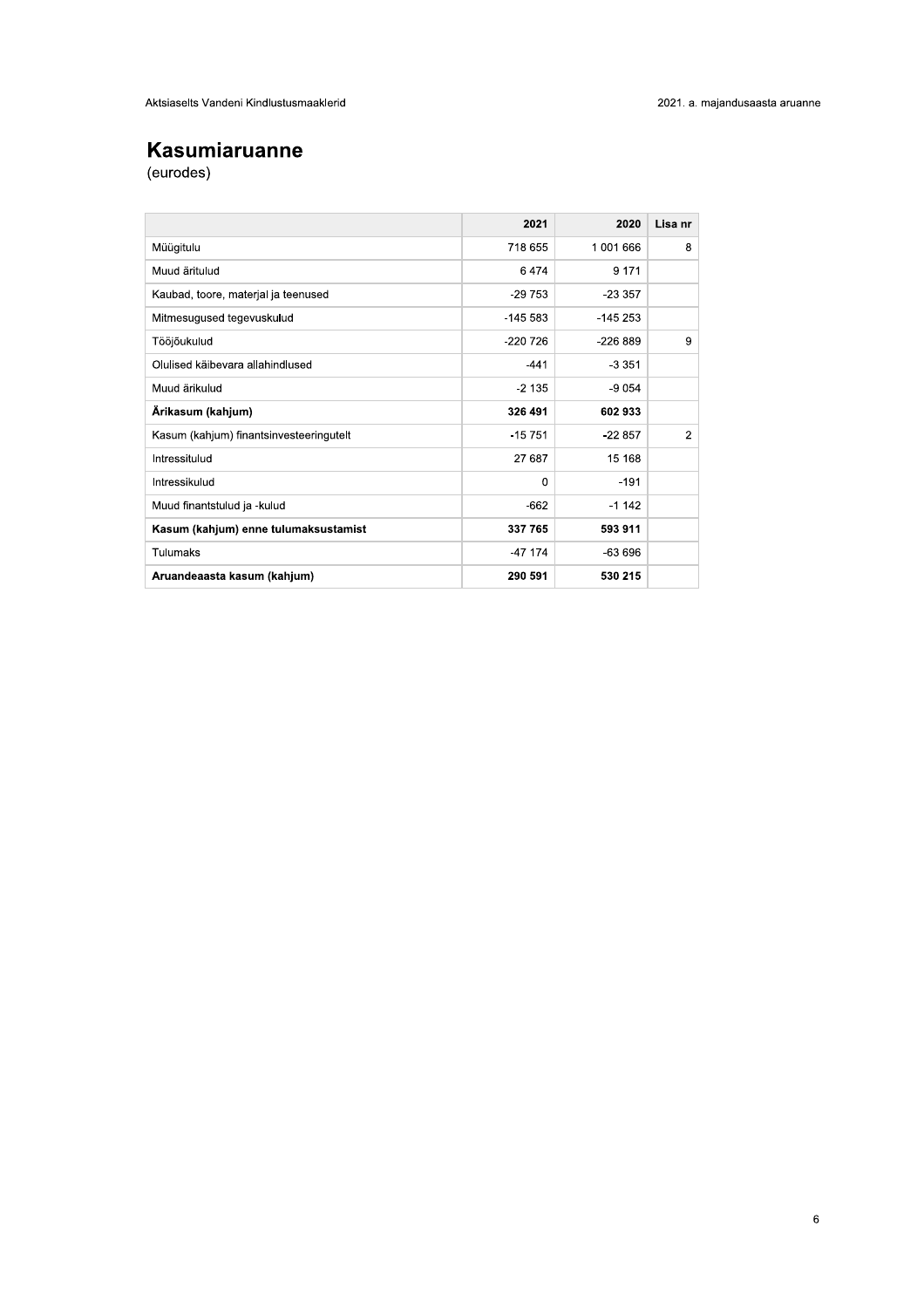# Raamatupidamise aastaaruande lisad

# Lisa 1 Arvestuspõhimõtted

# **Üldine informatsioon**

AS Vandeni Kindlustusmaaklerid aastaaruanne on väikeettevõtte lühendatud raamatupidamise aruanne, mille koostamise ja avaldamise eesmärk on anda seaduses nõutud informatsiooni oma finantsseisundi ja -tulemuste kohta. Raamatupidamise aastaaruande koostamisel lähtub ettevõtja Eesti finantsaruandluse standardist.

Kasumiaruanne on koostatud Raamatupidamise seaduse lisas toodud kasumiaruande skeemi nr.1 alusel. Raamatupidamise aastaaruanne on esitatud eurodes.

AS Vandeni Kindlustusmaaklerid majandusaasta aruande koostamisel on lähtutud Kindlustustegevuse seadusest, mis näeb ette kindlustusmaaklerite majandusaasta aruande esitamise korra.

#### **Finantsvarad**

Finantsvaraks loetakse raha, lühiajalisi finantsinvesteeringuid, nõudeid ostjate vastu ja muid lühi- ja pikaajalisi nõudeid. Finantskohustisteks on võetud laenud, viitvõlad ning muud lühi- ja pikaajalised võlakohustised. Finantsvara ja -kohustised võetakse algselt arvele nende soetusmaksumuses, milleks on antud finantsvara või -kohustise eest makstud või saadud tasu õiglane väärtus. Algne soetusmaksumus sisaldab kõiki finantsvara või -kohustisega otseselt seotud tehingukulutusi. Finantsvarad eemaldatakse bilansist siis, kui ettevõte kaotab õiguse finantsvaradest tulenevatele rahavoogudele või ta annab kolmandale osapoolele üle varadest tulenevad rahavood ning enamiku finantsvaradega seotud riskidest ja hüvedest. Finantskohustised eemaldatakse bilansist siis, kui need on rahuldatud, lõpetatud või aegunud.

### Raha

Raha ning raha ekvivalentidena kajastatakse raha pangas.

### Välisvaluutas toimunud tehingud ning välisvaluutas fikseeritud finantsvarad ja -kohustised

Välisvaluutas fikseeritud tehingute kajastamisel on aluseks võetud tehingu toimumise päeval kehtinud Euroopa Keskpanga valuutakursid. Välisvaluutas fikseeritud varad ja kohustused seisuga 31. detsember 2021 on ümber hinnatud eurodesse bilansipäeval kehtinud Euroopa Keskpanga valuutakursside alusel.

### Finantsinvesteeringud

Lühiajalised finantsinvesteeringuid aktsiatesse on bilansis hinnatud lähtudes nende õiglasest väärtusest. Õiglase väärtuse hindamisel on aluseks finantsinvesteeringu turuväärtus bilansipäeval.

#### Nõuded ja ettemaksed

Nõuded ja ettemaksed võetakse arvele nende soetusmaksumuses, milleks on antud finantsvara eest saadud tasu õiglane väärtus. Nõuded eemaldatakse bilansist siis, kui ettevõte kaotab õjguse nõuetest ja ettemaksetest tulenevatele rahavoogudele või ta annab kolmandale osapoolele üle varast tulenevad rahavood ning enamiku seotud riskidest ja hüvedest. Ostjatelt laekumata arved on bilansis hinnatud tõenäoliselt laekuvatest summadest lähtudes. Seejuures hinnatakse iga kliendi laekumata arveid eraldi, arvestades teadaolevat informatsiooni kliendi maksevõime kohta.

# Materiaalsed ja immateriaalsed põhivarad

Materiaalse põhivarana on kajastatud sisustuselemendina eksponeeritav kunstiteos selle algses soetusmaksumuses ning kulumit ei arvestata.

# Rendid

Kasutusrendi maksed kajastatakse rendiperioodi jooksul kuluna.

# **Finantskohustised**

Kõik finantskohustised (võlad hankijatele, võetud laenud, viitvõlad ning muud lühi- ja pikaajalised võlakohustised) võetakse algselt arvele nende soetusmaksumuses.

Lühiajaliste finantskohustiste korrigeeritud soetusmaksumus on üldiuhul võrdne nende nominaalväärtusega, mistõttu lühiajalisi finantskohustisi kajastatakse bilansis maksmisele kuuluvas summas.

Finantskohustis liigitatakse lühiajaliseks, kui selle tasumise tähtaeg on kaheteistkümne kuu jooksul alates bilansi kuupäevast või ettevõttel pole tingimusteta õigust kohustise tasumist edasi lükata rohkem kui 12 kuud pärast bilansi kuupäeva. Kohustised, mille maksetähtaeg on bilansi kuupäevast arvestatuna üle ühe aasta, on bilansis kajastatud pikaajalise kohustisena.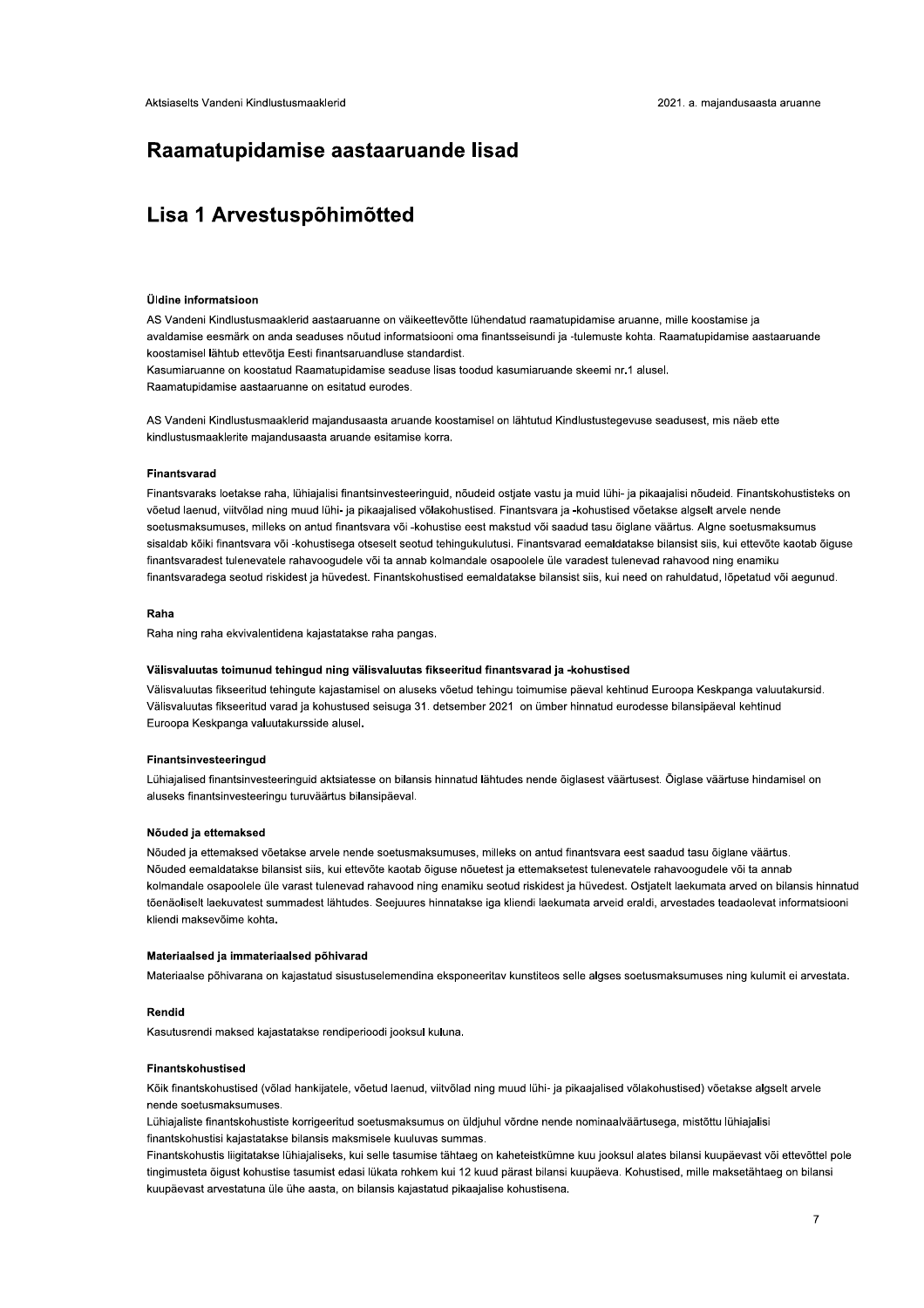#### Aktsiaselts Vandeni Kindlustusmaaklerid

Samuti kajastatakse lühiajalistena laenukohustusi, mida laenuandjal oli õigus bilansipäeval tagasi kutsuda laenulepingus sätestatud tingimuste rikkumise tõttu.

Muude saadud ettemaksetena kajastatakse klientidele esitatud arvete bruto kindlustussumma, mis kantakse edasi kindlustusseltsidele peale nõuete laekumist. Ettemaksete koostamise aluseks on kehtivate kindlustuspoliiside graafikujärgsed maksed ning nendest tulenevad kohustused seltside ees

# Tulud

Ettevõtte müügitulu koosneb kindlustusvahenduste tasudest ning muudest kindlustustegevusega seotud tuludest.

Tulu kajastatakse sõlmitud kindlustuslepingute osamaksete põhiselt.

Muude teenuste tulu kajastatakse teenuse osutamise järel.

Muude äritulude all kajastatakse tulusid, mis ei tulene otseselt kindlustustegevusest nagu tulu põhivara müügist, tulu valuutakursi muutustest.

### **Maksustamine**

Vastavalt kehtivale seadusandlusele Eestis ettevõtete kasumit ei maksustata, mistõttu ei eksisteeri ka edasilükkunud tulumaksu nõudeid ega kohustisi. Kasumi asemel maksustatakse Eestis jaotamata kasumist väljamakstavaid dividende. Dividendide väljamaksmisega kaasnevat ettevõtte tulumaksu kajastatakse kasumiaruandes tulumaksu kuluna samal perioodil kui dividendid välja kuulutatakse, sõltumata sellest, millise perioodi eest need on välja kuulutatud või millal need tegelikult välja makstakse.

Eestis maksustatakse netodividendina väljamakstavat summat 20/80 tulumaksumääraga ning regulaarselt makstavatele dividendidele kehtib soodusmaksumäär 14%. Soodusmäära saab rakendada sellele osale kasumist, mis võrdub kolme eelneva aasta keskmise dividendimaksega.

### Seotud osapooled

Ettevõte loeb osapooli seotuks juhul, kui üks osapool omab kas kontrolli teise osapoole üle või olulist mõju teise osapoole ärilistele otsustele. Seotud osapooled on :

aktsiaseltsi juhatus ning olulise osalusega eraisikutest omanikud, välja arvatud juhul, kui antud isikutel puudub võimalus avaldada olulist mõju ettevõtte ärilistele otsustele.

# Lisa 2 Raha

(eurodes)

|                              | 31.12.2021 | 31.12.2020 |
|------------------------------|------------|------------|
| Arveldusarved klientide raha | 320 156    | 381757     |
| Arveldusarved muud           | 147 913    | 136 481    |
| Kokku raha                   | 468 069    | 518 238    |

Real "Arveldusarved klientide raha" kajastub klientide poolt makstud raha, mis kantakse edasi kindlustusandjatele.

Vastavalt Kindlustustegevuse seadusele ei või kindlustusmaakler nimetatud kontol olevaid vahendeid kasutada oma majandustegevuses, need ei kuulu vahendaja pankrotivarasse ja neile ei saa pöörata sissenõuet täitemenetluses kindlustusmaakleri vastu.

Real "Arveldusarved muu" kajastatakse muu raha, mis ei ole seotud kindlustusmaksete kogumisega.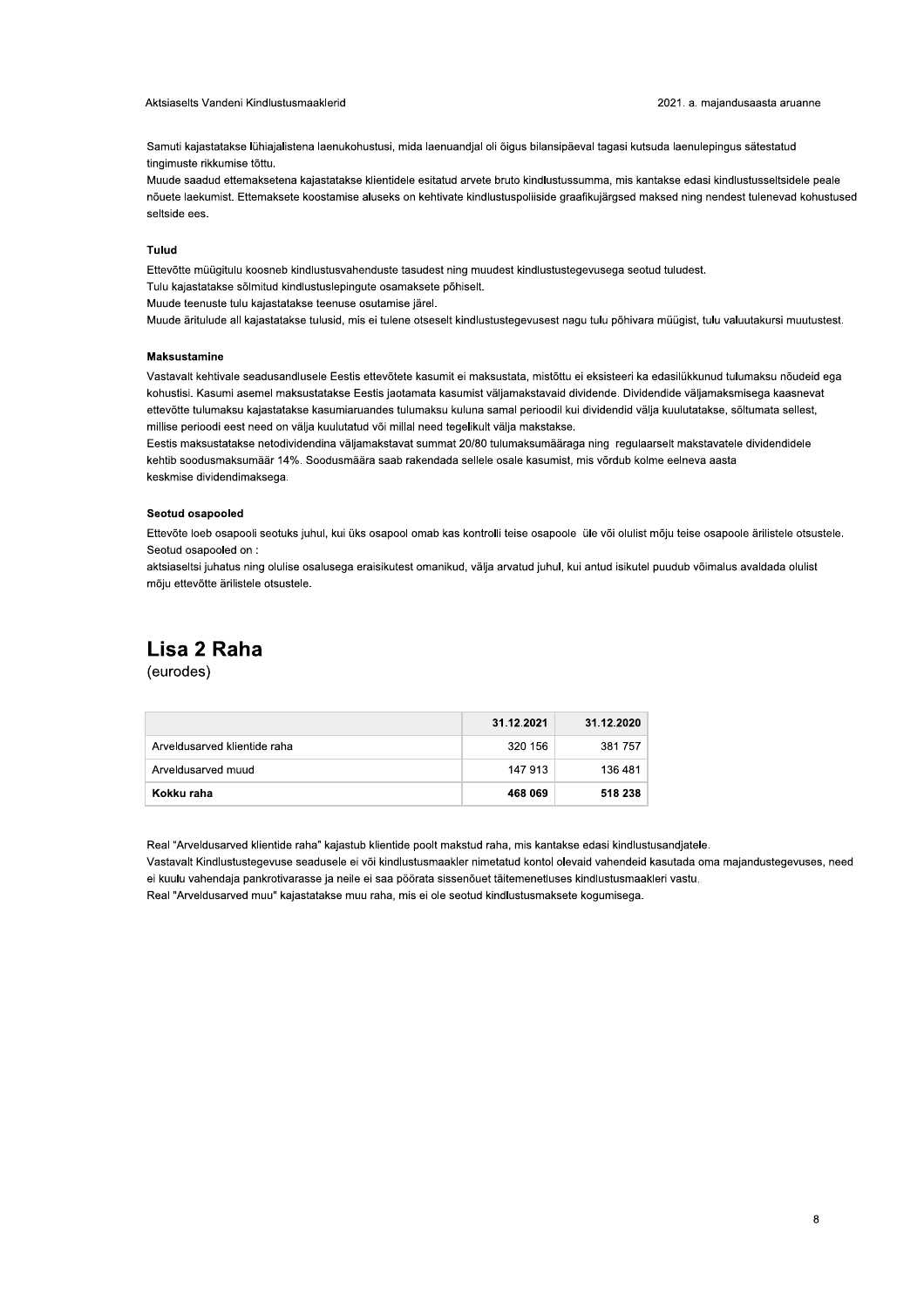# Lisa 3 Lühiajalised finantsinvesteeringud

(eurodes)

|                                                 |                 | Kokku    |
|-------------------------------------------------|-----------------|----------|
|                                                 | Aktsiad ja osad |          |
| 31.12.2019                                      | 92 606          | 92 606   |
| Kasum (kahjum)<br>müügist ja<br>ümberhindlusest | $-15031$        | $-15031$ |
| Muud                                            | $-7826$         | $-7826$  |
| 31.12.2020                                      | 69 749          | 69 749   |
| Kajastatud õiglases<br>väärtuses                | 69749           | 69749    |
| Kasum (kahjum)<br>müügist ja<br>ümberhindlusest | $-21570$        | $-21570$ |
| Muud                                            | 5819            | 5819     |
| 31.12.2021                                      | 53 998          | 53 998   |
| Kajastatud õiglases<br>väärtuses                | 53 998          | 53 998   |

# Lisa 4 Maksude ettemaksed ja maksuvõlad

(eurodes)

|                                        | 31.12.2021      |           | 31.12.2020      |           |
|----------------------------------------|-----------------|-----------|-----------------|-----------|
|                                        | <b>Ettemaks</b> | Maksuvõlg | <b>Ettemaks</b> | Maksuvõlg |
| Ettevõtte tulumaks                     | 0               | 5 2 5 1   | 0               | 10 000    |
| Üksikisiku tulumaks                    | $\Omega$        | 4 4 9 8   | 0               | 2 740     |
| Erisoodustuse tulumaks                 | 0               | 440       | 0               | 22        |
| Sotsiaalmaks                           | 0               | 3851      | 0               | 4 7 0 2   |
| Kohustuslik kogumispension             | $\Omega$        | 221       | 0               | 272       |
| Töötuskindlustusmaksed                 | $\Omega$        | 279       | 0               | 341       |
| Ettemaksukonto jääk                    | 929             |           | 1 1 3 0         |           |
| Kokku maksude ettemaksed ja maksuvõlad | 929             | 14 540    | 1 1 3 0         | 18 077    |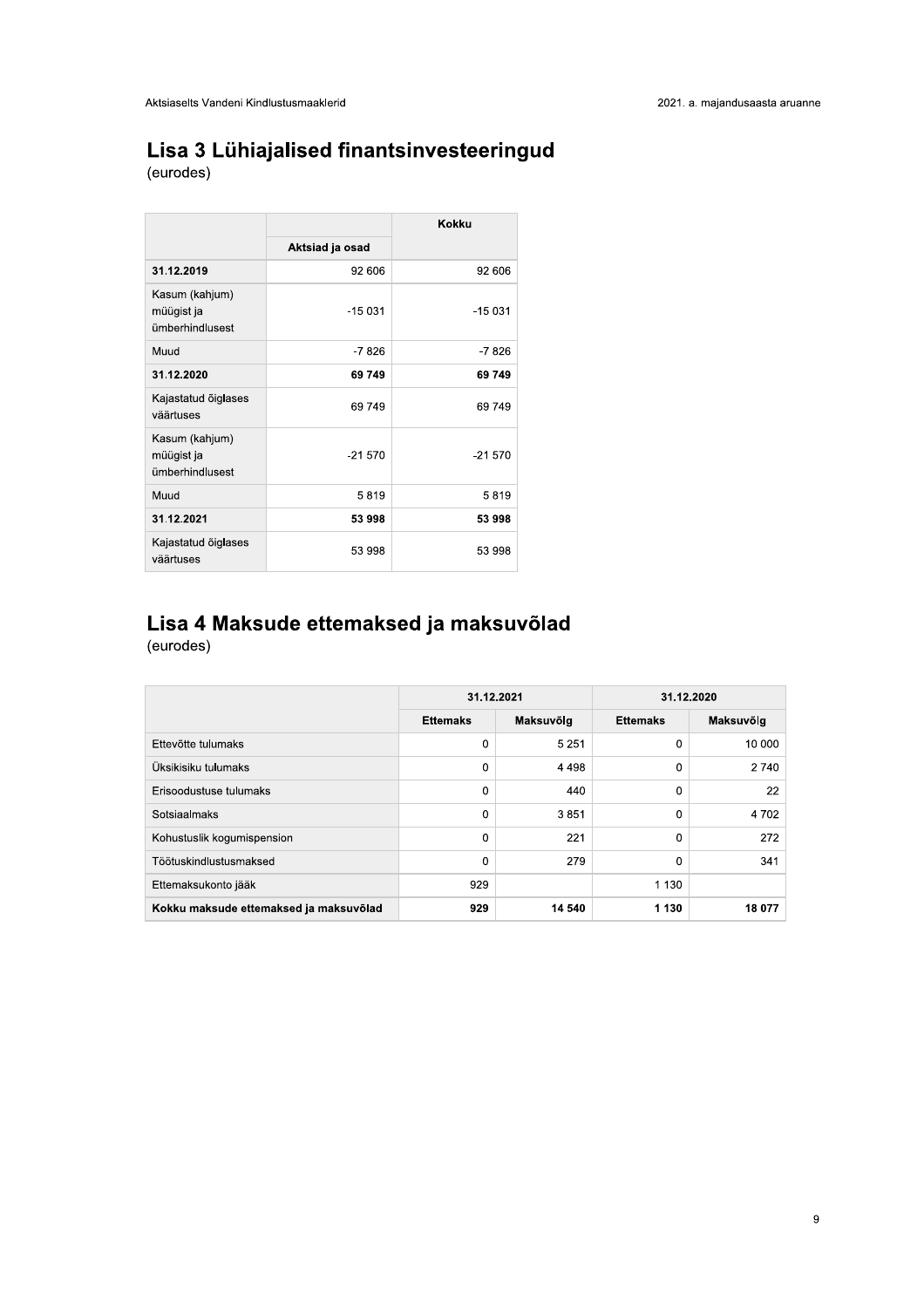# Lisa 5 Laenunõuded

(eurodes)

|             | 31.12.2021 |                | Jaotus järelejäänud tähtaja järgi | Lisa nr         |
|-------------|------------|----------------|-----------------------------------|-----------------|
|             |            | 12 kuu jooksul | 1 - 5 aasta jooksul               |                 |
| Ettevõtjad  | 1469702    | 0              | 1469702                           | 10 <sup>°</sup> |
| Ettevõtjad  | 107 000    | 107 000        | 0                                 |                 |
| Eraisikud   | 3 0 0 0    | 3 0 0 0        | $\mathbf 0$                       |                 |
| Laenunõuded | 1 579 702  | 110 000        | 1469702                           |                 |
|             |            |                |                                   |                 |
|             | 31.12.2020 |                | Jaotus järelejäänud tähtaja järgi | Lisa nr         |
|             |            | 12 kuu jooksul | 1 - 5 aasta jooksul               |                 |
| Ettevõtjad  | 1494202    | 0              | 1494 202                          | 10              |
| Ettevõtjad  | 107 000    | 107 000        | 0                                 |                 |
| Eraisikud   | 3 0 0 0    | 3 0 0 0        | $\mathbf 0$                       |                 |
| Laenunõuded | 1604 202   | 110 000        | 1494202                           |                 |

# Lisa 6 Muud nõuded

(eurodes)

|                   | 31.12.2021 |                | Jaotus järelejäänud tähtaja järgi |             | Lisa nr |
|-------------------|------------|----------------|-----------------------------------|-------------|---------|
|                   |            | 12 kuu jooksul | 1 - 5 aasta jooksul               | üle 5 aasta |         |
| Intressinõuded    | 55 405     | 55 405         | 0                                 | 0           |         |
| Ettevõtjad        | 13 0 10    | 13 010         | 0                                 | 0           |         |
| Ettevõtjad        | 42 395     | 42 395         | 0                                 | 0           | 10      |
| Viitlaekumised    | 22 5 28    | 22 5 28        | 0                                 | 0           |         |
| Muud nõuded       | 22 5 28    | 22 5 28        | $\mathbf 0$                       | $\Omega$    | 10      |
| Kokku muud nõuded | 77933      | 77933          | 0                                 | 0           |         |

|                   | 31.12.2020 |                | Jaotus järelejäänud tähtaja järgi |              | Lisa nr |
|-------------------|------------|----------------|-----------------------------------|--------------|---------|
|                   |            | 12 kuu jooksul | 1 - 5 aasta jooksul               | üle 5 aasta  |         |
| Intressinõuded    | 27 747     | 27 747         | 0                                 | 0            |         |
| Ettevõtjad        | 1462       | 1462           | 0                                 | 0            |         |
| Ettevõtjad        | 26 285     | 26 285         | 0                                 | $\Omega$     | 10      |
| Viitlaekumised    | 26 093     | 26 093         | 0                                 | $\mathbf{0}$ |         |
| Muud nõuded       | 26 093     | 26 093         | 0                                 | 0            |         |
| Kokku muud nõuded | 53 840     | 53 840         | 0                                 | 0            |         |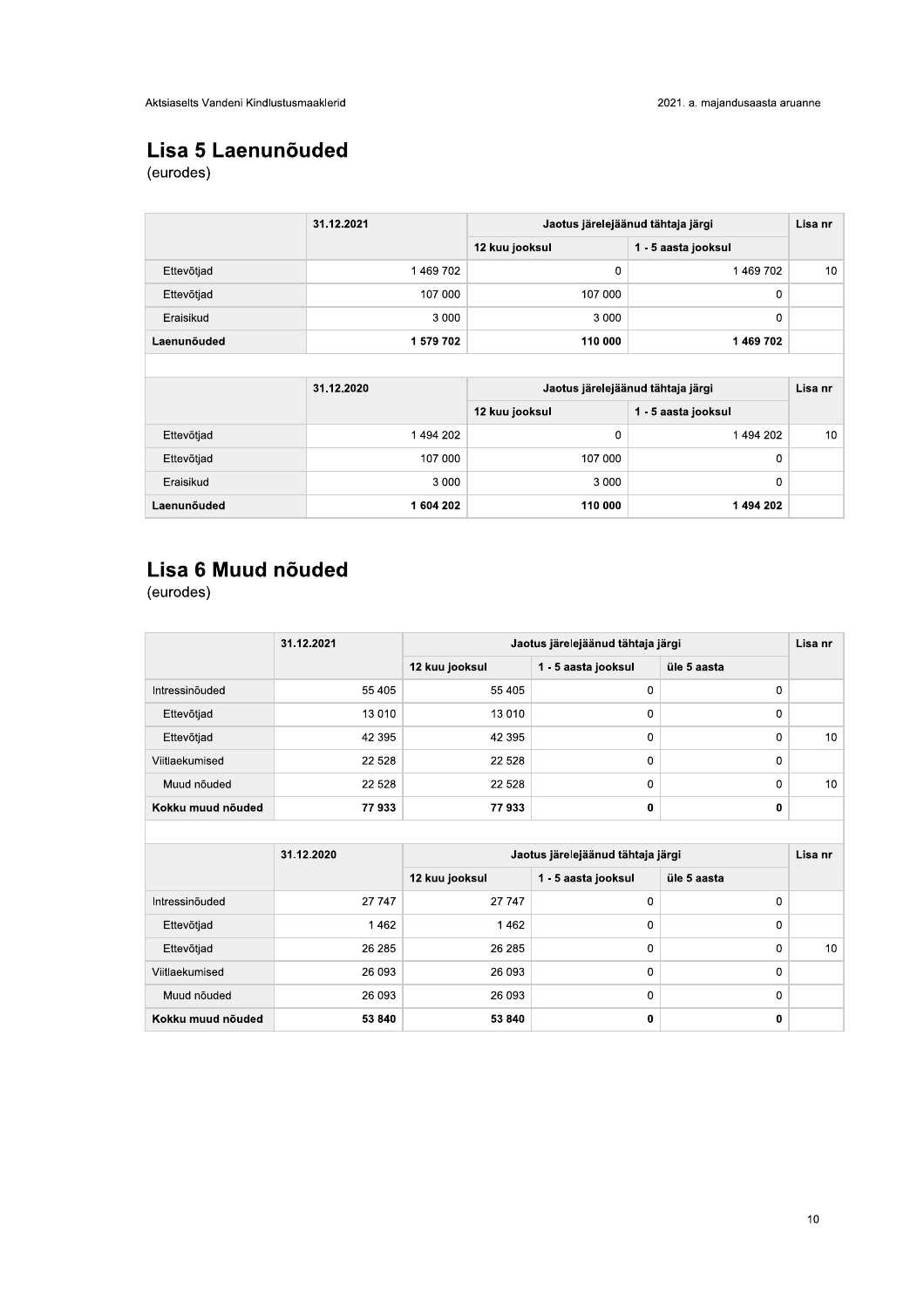| Aktsiaselts Vandeni Kindlustusmaaklerid<br>2021. a. majandusaasta aruanne<br>Kokku |
|------------------------------------------------------------------------------------|
| Lisa 7 Pikaajalised finantsinvesteeringud<br>(eurodes)                             |
|                                                                                    |
|                                                                                    |
| Aktsiad ja osad                                                                    |
| 31.12.2019<br>100                                                                  |
| 31.12.2020<br>100                                                                  |
| Kokku                                                                              |
| Aktsiad ja osad                                                                    |
| 31.12.2020<br>100                                                                  |
| 31.12.2021<br>100                                                                  |

|                                             | 2021        | 2020      |
|---------------------------------------------|-------------|-----------|
| Müügitulu geograafiliste piirkondade lõikes |             |           |
| Müük Euroopa Liidu riikidele                |             |           |
| Eesti                                       | 235 070     | 280 198   |
| Luksemburg                                  | 25 068      |           |
| Läti                                        | 21 355      | 22 045    |
| Saksamaa                                    | 17 655      | 17 154    |
| Soome                                       | 3 4 3 6     | 1 5 3 0   |
| Taani                                       | 1 0 0 0     |           |
| Prantsusmaa                                 | 1 0 0 0     |           |
| Leedu                                       | 0           | 369       |
| Müük Euroopa Liidu riikidele, kokku         | 304 584     | 321 296   |
| Müük väljapoole Euroopa Liidu riike         |             |           |
| Norra                                       | 367 384     | 505 436   |
| Suurbritannia                               | 41814       | 27 390    |
| Ameerika Ühendriigid                        | 3 1 9 1     | 147 544   |
| Šveits                                      | 1682        |           |
| Müük väljapoole Euroopa Liidu riike, kokku  | 414 071     | 680 370   |
| Kokku müügitulu                             | 718 655     | 1 001 666 |
|                                             |             |           |
| Müügitulu tegevusalade lõikes               |             |           |
| Kindlustusmaaklerite tegevus                | 718 655     | 989 669   |
| Teenused                                    | $\mathbf 0$ | 11 997    |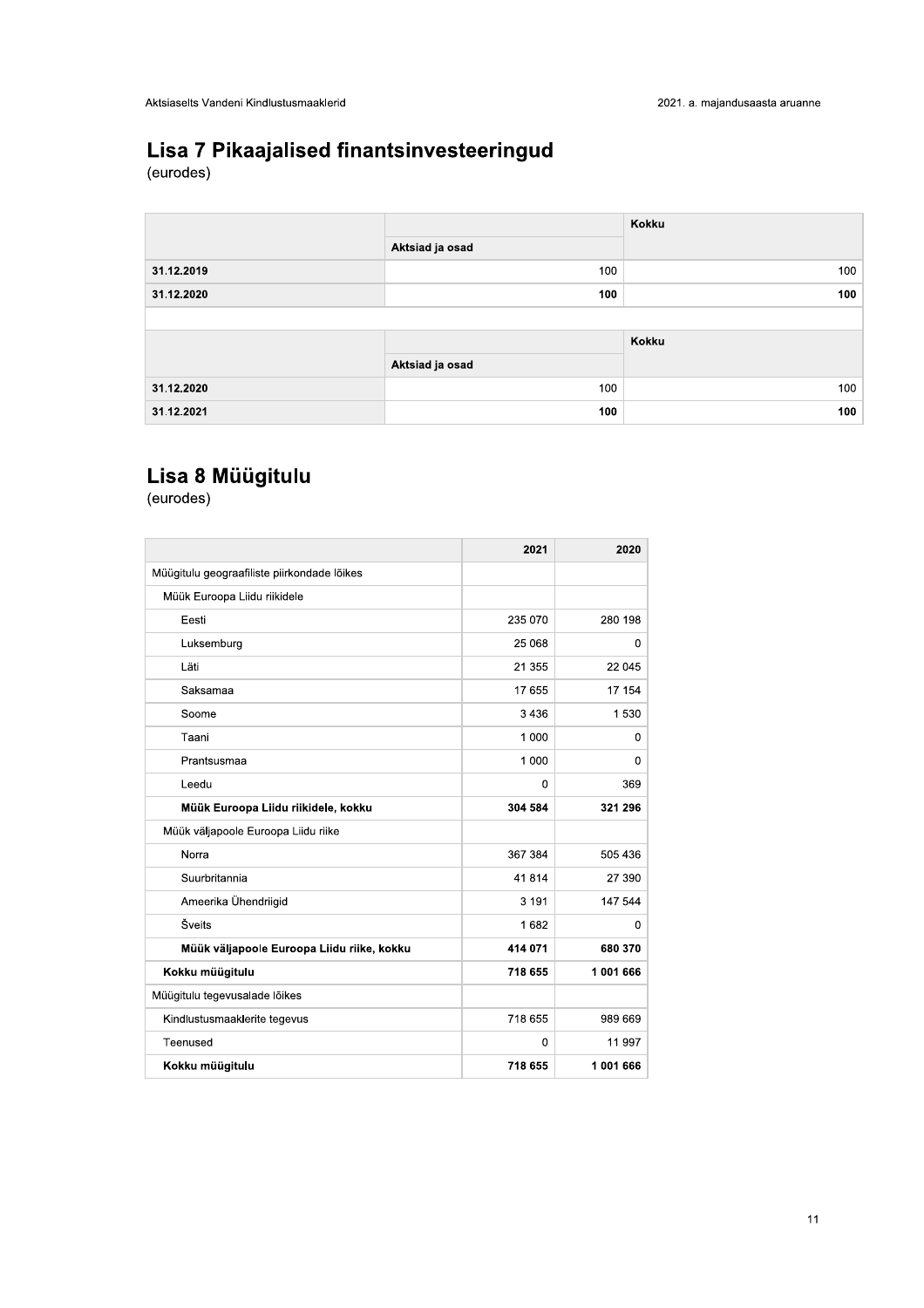# Lisa 9 Tööjõukulud<br>(eurodes)

|                                                 | 2021    | 2020    |
|-------------------------------------------------|---------|---------|
| Palgakulu                                       | 164 967 | 169 573 |
| Sotsiaalmaksud                                  | 55 759  | 57 316  |
| Frisoodustuse kulu                              | 0       | 89      |
| Kokku tööjõukulud                               | 220 726 | 226 978 |
| Töötajate keskmine arv taandatuna täistööajale  | 5       | 5       |
| Keskmine töötajate arv töötamise liikide kaupa: |         |         |
| Töölepingu alusel töötav isik                   | 5       | 5       |

# Lisa 10 Seotud osapooled

(eurodes)

# Saldod seotud osapooltega rühmade lõikes

| <b>LUHIAJALISED</b>                                                                                                                    | 31.12.2021 | 31.12.2020 |
|----------------------------------------------------------------------------------------------------------------------------------------|------------|------------|
| Nõuded ja ettemaksed                                                                                                                   |            |            |
| Tegev- ja kõrgem juhtkond ning olulise osalusega<br>eraisikust omanikud ning nende valitseva või olulise<br>mõju all olevad ettevõtjad | 64 425     | 36 055     |
| Kokku nõuded ja ettemaksed                                                                                                             | 64 425     | 36 055     |

| <b>PIKAAJALISED</b>                                                                                                                    | 31.12.2021 | 31.12.2020 |
|----------------------------------------------------------------------------------------------------------------------------------------|------------|------------|
| Nõuded ja ettemaksed                                                                                                                   |            |            |
| Tegev- ja kõrgem juhtkond ning olulise osalusega<br>eraisikust omanikud ning nende valitseva või olulise<br>mõju all olevad ettevõtjad | 1469702    | 1494202    |
| Kokku nõuded ja ettemaksed                                                                                                             | 1469702    | 1494202    |

| <b>ANTUD LAENUD</b>                                                                                                                       | 31.12.2019 | <b>Antud laenud</b> | Antud laenude<br>tagasimaksed | 31.12.2020 | Perioodi<br>arvestatud<br>intress |
|-------------------------------------------------------------------------------------------------------------------------------------------|------------|---------------------|-------------------------------|------------|-----------------------------------|
| Tegev- ja kõrgem juhtkond ning<br>olulise osalusega eraisikust<br>omanikud ning nende valitseva või<br>olulise mõju all olevad ettevõtjad | 1 372 550  | 226 652             | 105 000                       | 1494202    | 13 695                            |
| Kokku antud laenud                                                                                                                        | 1 372 550  | 226 652             | 105 000                       | 1494202    | 13 695                            |
|                                                                                                                                           |            |                     |                               |            |                                   |
| <b>ANTUD LAENUD</b>                                                                                                                       | 31.12.2020 | <b>Antud laenud</b> | Antud laenude                 | 31.12.2021 | Perioodi                          |
|                                                                                                                                           |            |                     | tagasimaksed                  |            | arvestatud<br>intress             |
| Tegev- ja kõrgem juhtkond ning<br>olulise osalusega eraisikust<br>omanikud ning nende valitseva või<br>olulise mõju all olevad ettevõtjad | 1494202    | 85 000              | 60 500                        | 1469702    | 16 110                            |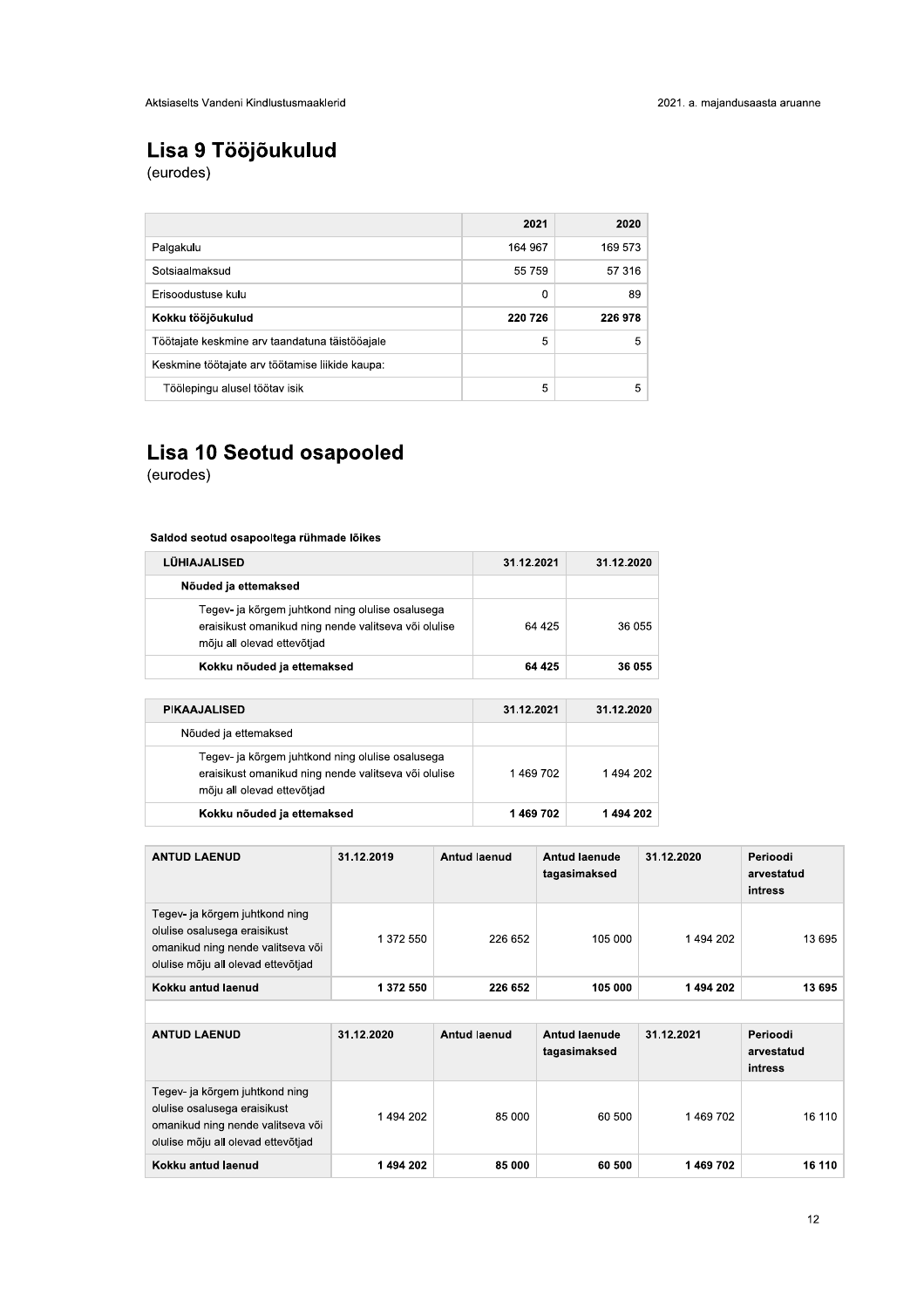# Aktsiaselts Vandeni Kindlustusmaaklerid

| MÜÜDUD                                                                                                                                       | 2021            |          | 2020            |          |
|----------------------------------------------------------------------------------------------------------------------------------------------|-----------------|----------|-----------------|----------|
|                                                                                                                                              | <b>Teenused</b> | Põhivara | <b>Teenused</b> | Põhivara |
| Tegev- ja kõrgem juhtkond<br>ning olulise osalusega<br>eraisikust omanikud ning<br>nende valitseva või olulise<br>mõju all olevad ettevõtjad | 483             | 0        | 12 489          | $\Omega$ |
| Olulise osalusega juriidilisest<br>isikust omanikud ning nende<br>valitseva või olulise mõju all<br>olevad ettevõtjad                        | 0               | 0        | 0               | 9 1 7 1  |
| Kokku müüdud                                                                                                                                 | 483             | 0        | 12 4 8 9        | 9 1 7 1  |

| <b>OSTETUD</b>                                                                                                                            | 2021     |          | 2020     |          |  |
|-------------------------------------------------------------------------------------------------------------------------------------------|----------|----------|----------|----------|--|
|                                                                                                                                           | Teenused | Põhivara | Teenused | Põhivara |  |
| Tegev- ja kõrgem juhtkond ning<br>olulise osalusega eraisikust<br>omanikud ning nende valitseva või<br>olulise mõju all olevad ettevõtjad | 36 000   | 0        | 36 000   | 0        |  |
| Kokku ostetud                                                                                                                             | 36 000   | 0        | 36 000   | 0        |  |

| Tegev- ja kõrgemale juhtkonnale arvestatud tasud ja muud<br>olulised soodustused |       |       |
|----------------------------------------------------------------------------------|-------|-------|
|                                                                                  | 2021  | 2020  |
| Arvestatud tasu                                                                  | 7 008 | 7 008 |

# Vt Lisa 5 ja 6.

Saldod seotud osapooltega rühma "Nõuded ja ettemaksed" rida "Tegev- ja kõrgem juhtkond ning olulise osalusega eraisikust omanikud ning nende valitseva või olulise mõju all olevad ettevõtjad" sisaldab muude nõuete ja laenunõuete saldosid.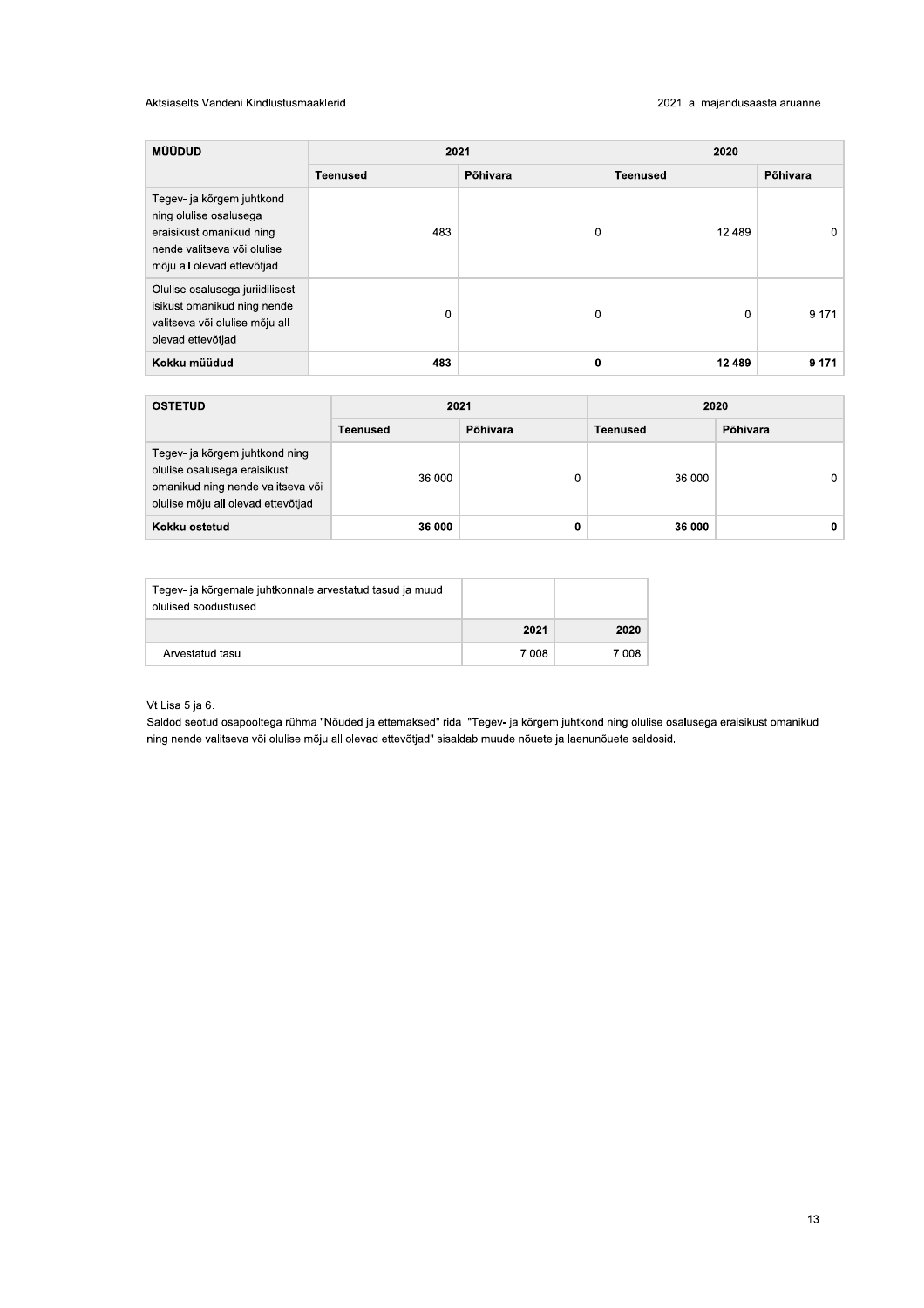# Aruande digitaalallkirjad

Aruande lõpetamise kuupäev on: 27.04.2022

# Aktsiaselts Vandeni Kindlustusmaaklerid (registrikood: 10613620) 01.01.2021 - 31.12.2021 majandusaasta aruande andmete õigsust on elektrooniliselt kinnitanud:

| Allkirjastaja nimi | Allkirjastaja roll | Allkirja andmise aeg |
|--------------------|--------------------|----------------------|
| RAUL KÄLLO         | Juhatuse liige     | 27.04.2022           |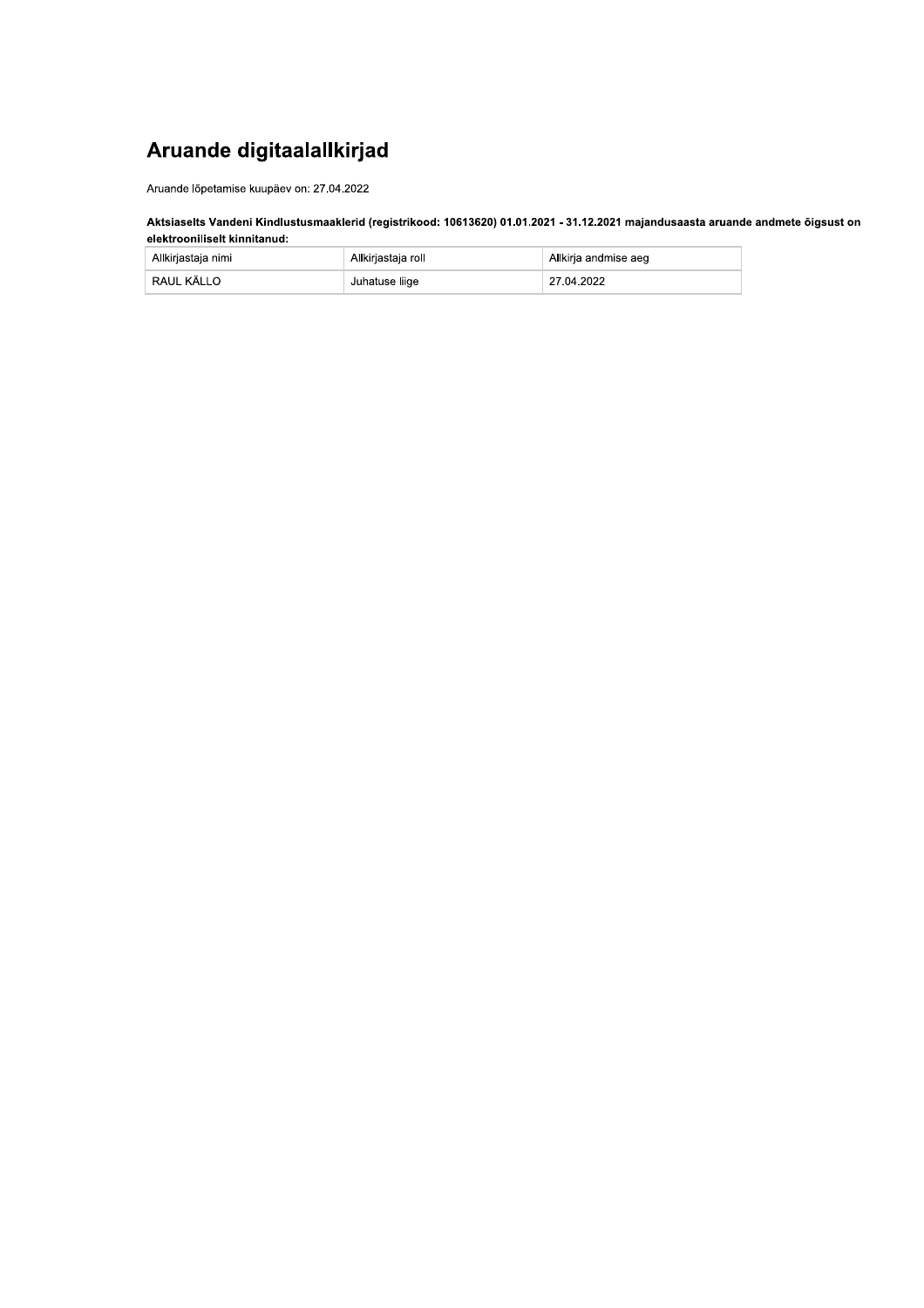# SÕLTUMATU VANDEAUDIITORI ARUANNE

#### Aktsiaselts Vandeni Kindlustusmaaklerid aktsionäridele

Oleme üle vaadanud Aktsiaselts Vandeni Kindlustusmaaklerid raamatupidamise aastaaruande, mis sisaldab bilanssi seisuga 31.12.2021, nimetatud kuupäeval lõppenud majandusaasta kohta koostatud kasumiaruannet ning raamatupidamise aastaaruande koostamisel kasutatud oluliste arvestuspõhimõtete kokkuvõtet ning muid selgitavaid lisasid. Ülevaadatud raamatupidamise aastaaruanne on esitatud lehekülgedel 5 kuni 13.

# Juhtkonna vastutus raamatupidamisaruannete eest

Juhtkond vastutab selle eest, et see raamatupidamise aastaaruanne koostatakse ja esitatakse õiglaselt kooskõlas Eesti finantsaruandluse standardiga, ning sellise sisekontrolli eest, mida juhtkond peab vajalikuks sellise raamatupidamise aastaaruande koostamiseks, mis on vaba olulisest, kas pettusest või veast tingitud väärkajastamisest.

## Vandeaudiitori kohustus

Meie kohustuseks on avaldada kokkuvõte raamatupidamise aastaaruande kohta. Ülevaatus viidi läbi kooskõlas ülevaatuse töövõttude rahvusvahelise standardiga (ISRE) (Eesti) 2400 (muudetud) Möödunud perioodide finantsaruannete ülevaatamise teenus. ISRE (Eesti) 2400 (muudetud) nõuab meilt kokkuvõtte tegemist selle kohta, kas me oleme saanud teadlikuks millestki, mis paneks meid uskuma, et raamatupidamise aastaaruanne tervikuna ei ole kõigis olulistes osades koostatud kooskõlas rakendatava finantsaruandluse raamistikuga. Selle standardi kohaselt oleme ka kohustatud järgima asjassepuutuvaid eetikanõudeid.

Raamatupidamise aastaaruande ülevaatus kooskõlas ISRE (Eesti) 2400-ga (muudetud) on piiratud kindlust andev töövõtt. Ülevaatuse käigus viiakse läbi protseduurid, mis eelkõige tähendab järelepäringute tegemist juhtkonnale ja teistele isikutele majandusüksuses (nagu asjakohane) ja analüütiliste protseduuride rakendamist, ning hangitud tõendusmaterjali hindamist.

Ülevaatuse käigus läbiviidud protseduurid on palju vähem mahukad kui rahvusvaheliste auditeerimise standarditega kooskõlas tehtud auditi käigus läbiviidud protseduurid. Seetõttu ei avalda me nende finantsaruannete kohta auditiarvamust.

# Kokkuvõte

Ülevaatuse põhjal ei saanud me teadlikuks millestki sellisest, mis paneks meid uskuma, et raamatupidamise aastaaruanne ei esita kõigis olulistes osades õiglaselt Aktsiaselts Vandeni Kindlustusmaaklerid finantsseisundit seisuga 31.12.2021 ning sellel kuupäeval lõppenud majandusaasta finantstulemust kooskõlas Eesti finantsaruandluse standardiga.

/digitaalselt allkirjastatud/ Lva Pähnapuu Vandeaudiitori number 399 Audius AB osaühing Audiitorettevõtja tegevusloa number 101 J. Köleri tn 5-3, Viljandi linn, Viljandi maakond, 71013 27.04.2022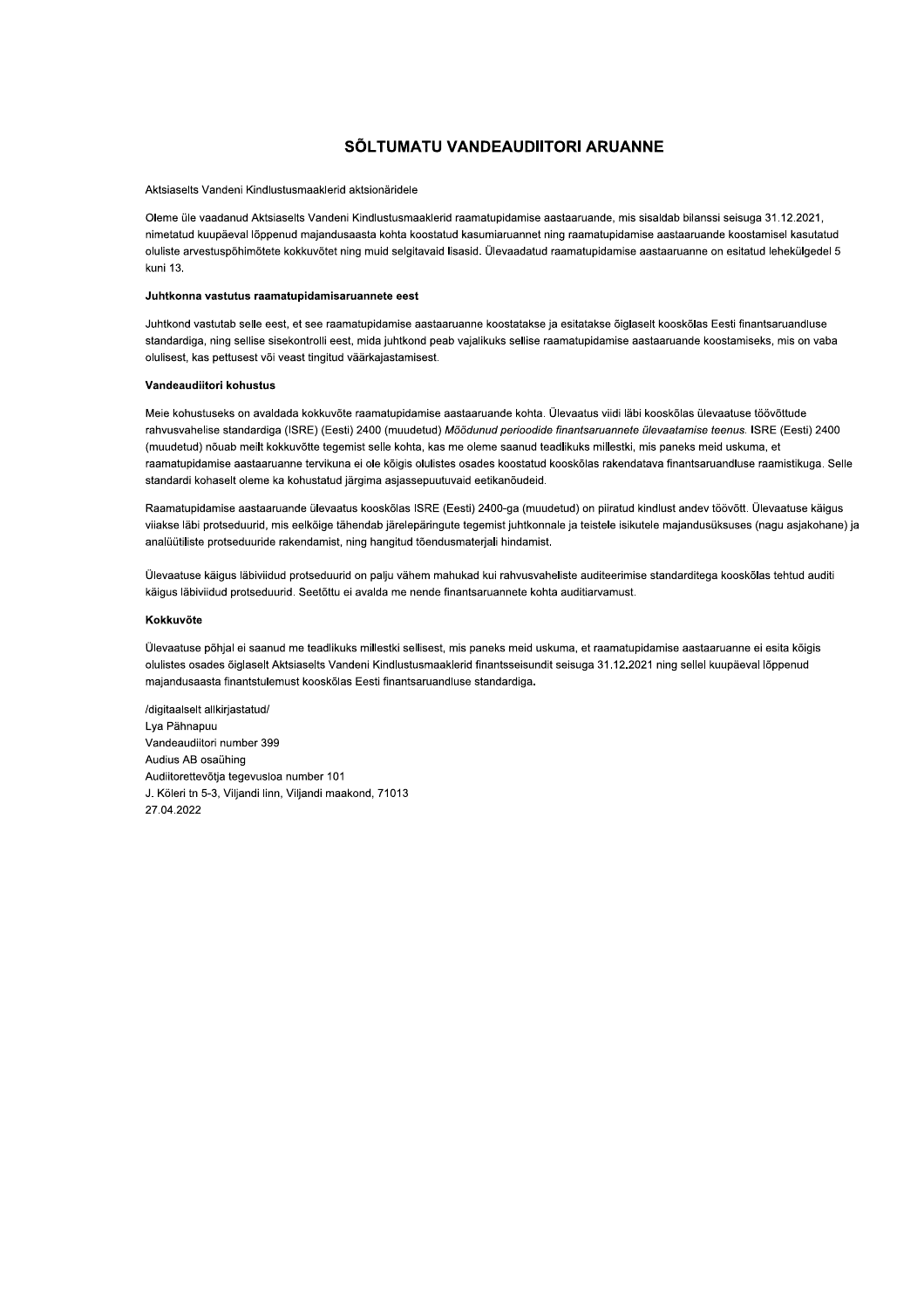Audiitorite digitaalallkirjad<br>Aktsiaselts Vandeni Kindlustusmaaklerid (registrikood: 10613620) 01.01.2021 - 31.12.2021 majandusaasta aruandele lisatud audiitori aruande on digitaalselt allkirjastanud:

| Allkirjastaja nimi | Allkirjastaja roll | Allkirja andmise aeg |
|--------------------|--------------------|----------------------|
| LYA PÄHNAPUU       | Vandeaudiitor      | 27.04.2022           |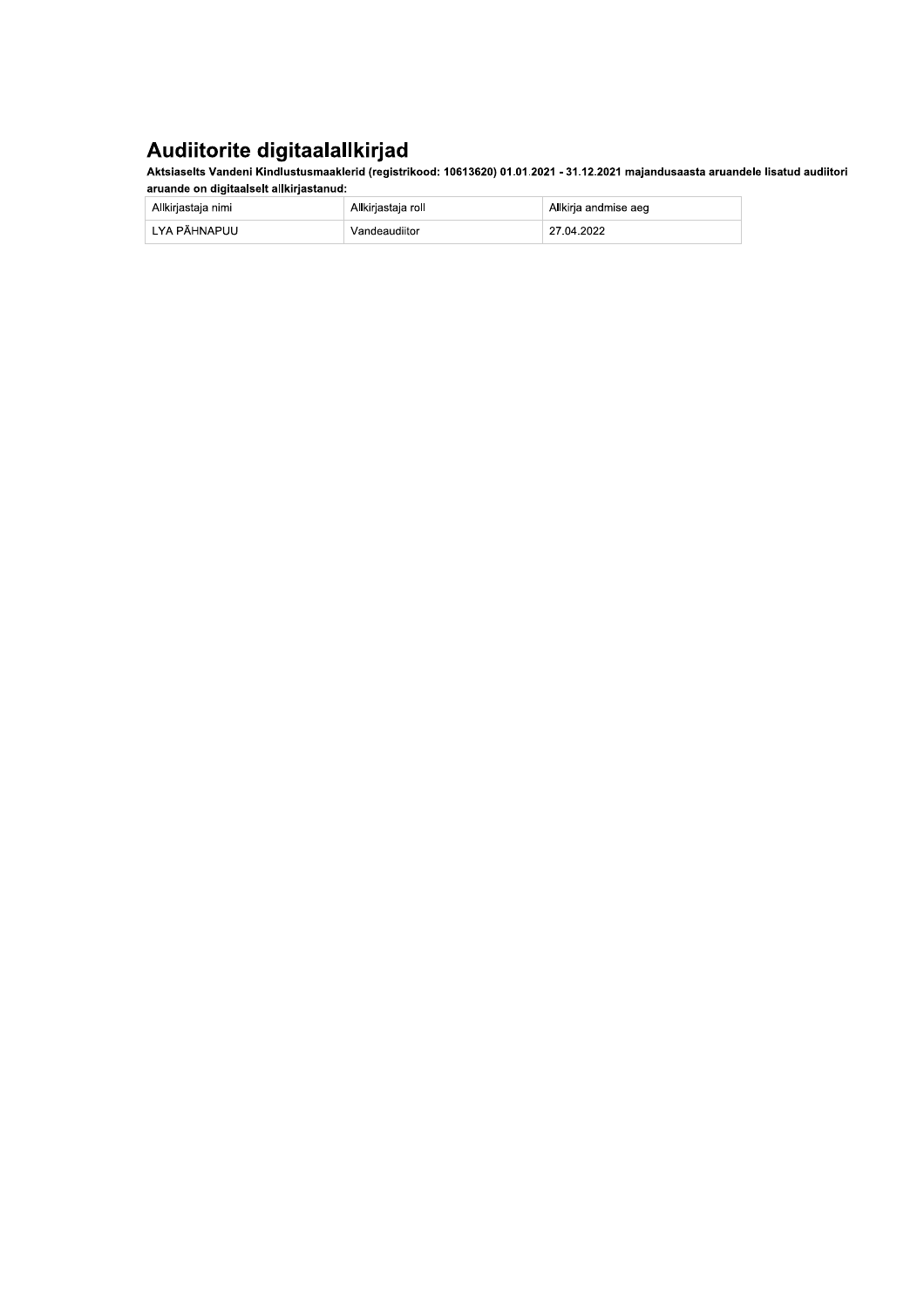# **Kasumi jaotamise ettepanek**<br>(eurodes)

|                                                                           | 31.12.2021 |
|---------------------------------------------------------------------------|------------|
| Eelmiste perioodide jaotamata kasum (kahjum)                              | 1 552 492  |
| Aruandeaasta kasum (kahjum)                                               | 290 591    |
| Kokku                                                                     | 1843083    |
| Jaotamine                                                                 |            |
| Eelmiste perioodide jaotamata kasum (kahjum) peale<br>jaotamist (katmist) | 1843083    |
| Kokku                                                                     | 1843083    |

# Kasumi jaotamise otsus<br>(eurodes)

|                                                                           | 31.12.2021 |
|---------------------------------------------------------------------------|------------|
| Eelmiste perioodide jaotamata kasum (kahjum)                              | 1 552 492  |
| Aruandeaasta kasum (kahjum)                                               | 290 591    |
| Kokku                                                                     | 1843083    |
| Jaotamine                                                                 |            |
| Eelmiste perioodide jaotamata kasum (kahjum) peale<br>jaotamist (katmist) | 1843083    |
| Kokku                                                                     | 1 843 083  |